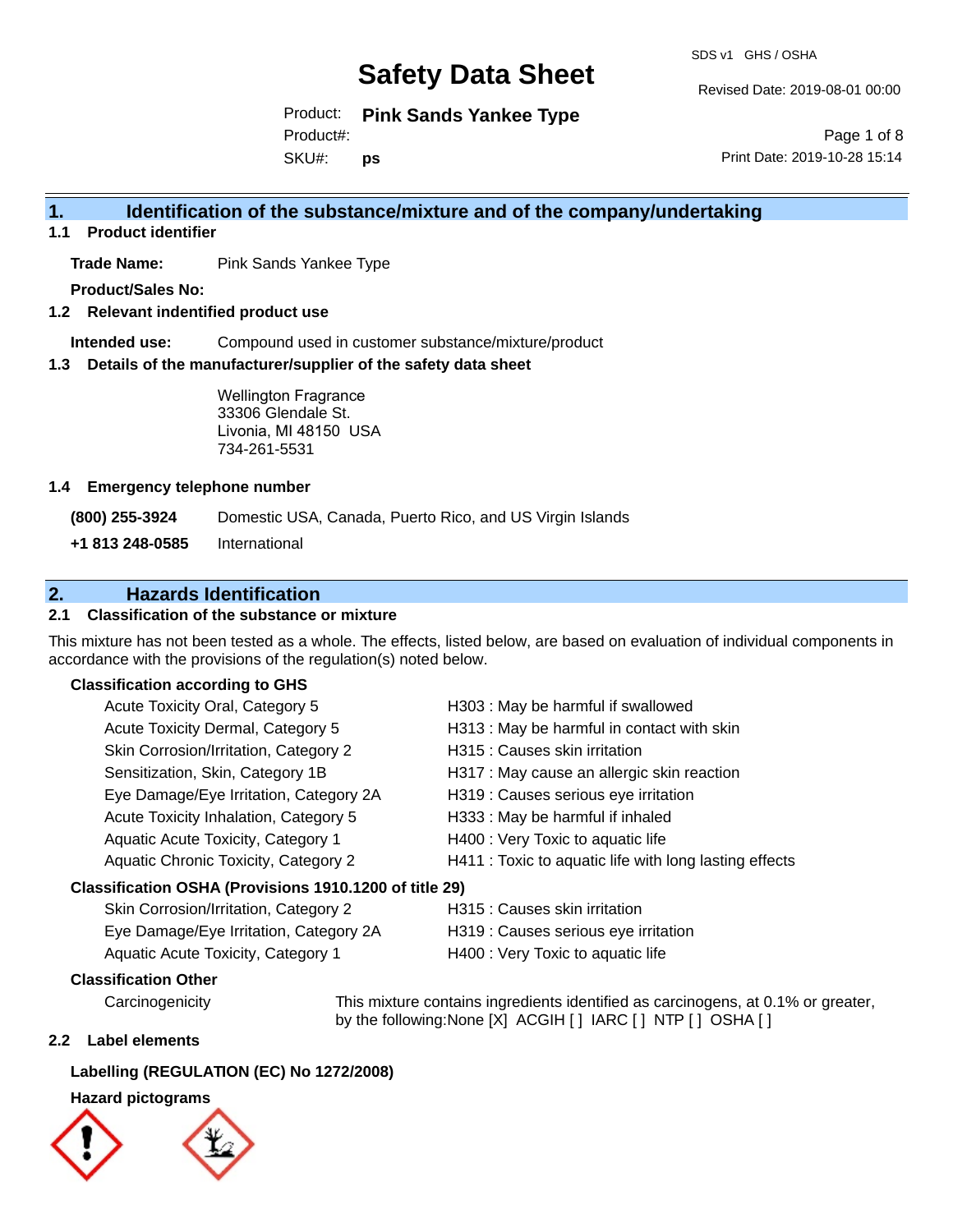SDS v1 GHS / OSHA

Revised Date: 2019-08-01 00:00

Product: **Pink Sands Yankee Type** SKU#: Product#: **ps**

Page 2 of 8 Print Date: 2019-10-28 15:14

| <b>Signal Word: Warning</b>     |                                                                                                                                  |
|---------------------------------|----------------------------------------------------------------------------------------------------------------------------------|
| <b>Hazard statments</b>         |                                                                                                                                  |
| H303                            | May be harmful if swallowed                                                                                                      |
| H313                            | May be harmful in contact with skin                                                                                              |
| H <sub>315</sub>                | Causes skin irritation                                                                                                           |
| H317                            | May cause an allergic skin reaction                                                                                              |
| H319                            | Causes serious eye irritation                                                                                                    |
| H333                            | May be harmful if inhaled                                                                                                        |
| H400                            | Very Toxic to aquatic life                                                                                                       |
| H411                            | Toxic to aquatic life with long lasting effects                                                                                  |
| <b>Precautionary Statements</b> |                                                                                                                                  |
| <b>Prevention:</b>              |                                                                                                                                  |
| P <sub>264</sub>                | Wash hands thoroughly after handling                                                                                             |
| P272                            | Contaminated work clothing should not be allowed out of the workplace                                                            |
| P273                            | Avoid release to the environment                                                                                                 |
| <b>Response:</b>                |                                                                                                                                  |
| P302 + P352                     | IF ON SKIN: Wash with soap and water                                                                                             |
| P304 + P312                     | IF INHALED: Call a POISON CENTER or doctor/physician if you feel unwell                                                          |
| $P305 + P351 + P338$            | IF IN EYES: Rinse cautiously with water for several minutes Remove contact lenses if<br>present and easy to do. continue rinsing |
| P312                            | Call a POISON CENTER or doctor/physician if you feel unwell                                                                      |
| P333 + P313                     | If skin irritation or a rash occurs: Get medical advice/attention                                                                |
| P337 + P313                     | If eye irritation persists: Get medical advice/attention                                                                         |
| P362                            | Take off contaminated clothing and wash before reuse                                                                             |
| P363                            | Wash contaminated clothing before reuse                                                                                          |
| P391                            | <b>Collect Spillage</b>                                                                                                          |

#### **2.3 Other Hazards**

**no data available**

# **3. Composition/Information on Ingredients**

#### **3.1 Mixtures**

This product is a complex mixture of ingredients, which contains among others the following substance(s), presenting a health or environmental hazard within the meaning of the UN Globally Harmonized System of Classification and Labeling of Chemicals (GHS):

| CAS#<br>Ingredient        | EC#             | Conc.<br>Range | <b>GHS Classification</b>    |
|---------------------------|-----------------|----------------|------------------------------|
| 120-51-4                  | $204 - 402 - 9$ | $40 - 50%$     | H302; H313; H400; H411       |
| <b>Benzyl Benzoate</b>    |                 |                |                              |
| $101 - 86 - 0$            | 202-983-3       | $10 - 20%$     | H303; H316; H317; H400; H411 |
| Hexyl cinnamaldehyde      |                 |                |                              |
| 18479-58-8                | 242-362-4       | $2 - 5\%$      | H227; H303; H315; H319; H402 |
| 2,6-dimethyloct-7-en-2-ol |                 |                |                              |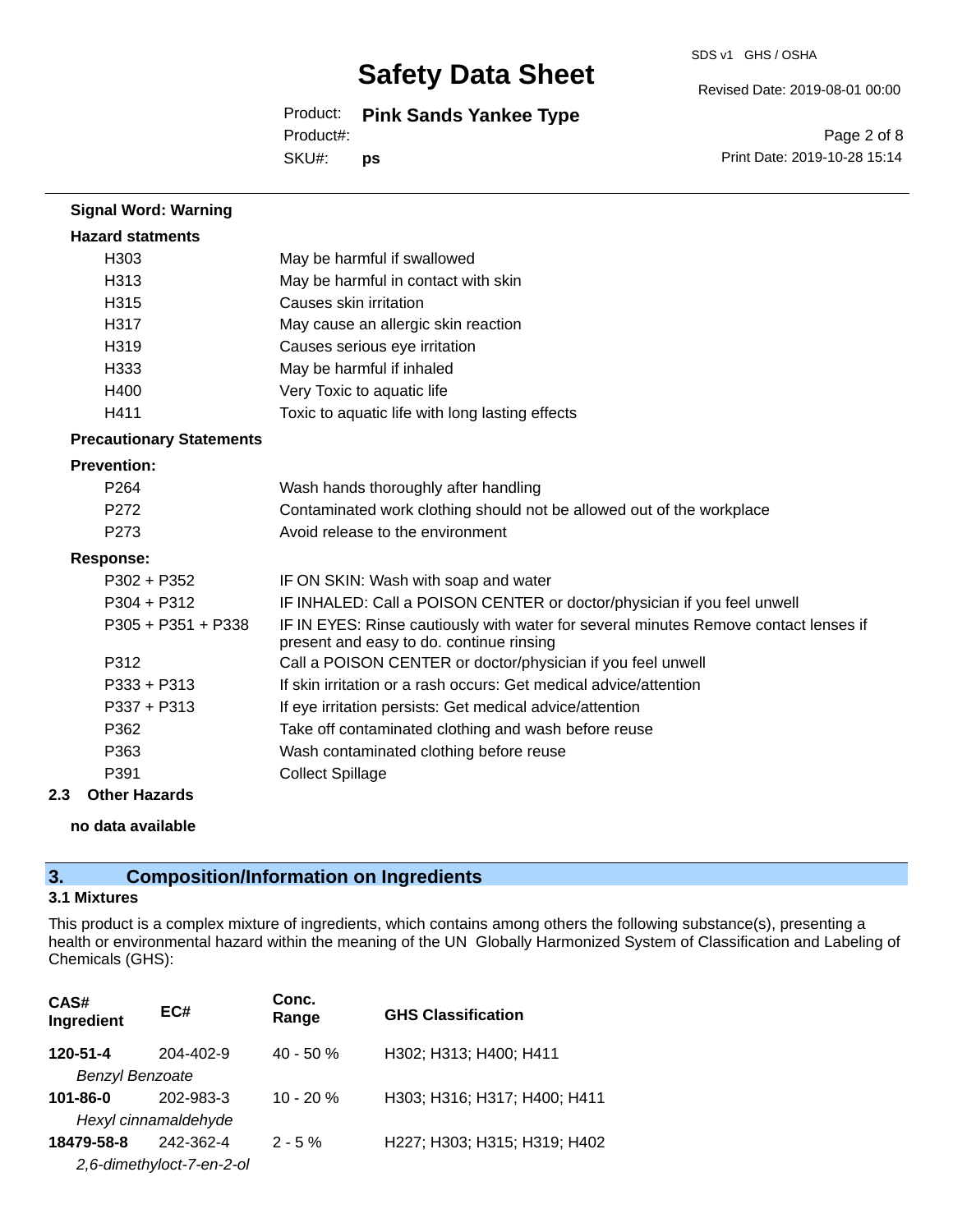SDS v1 GHS / OSHA

Revised Date: 2019-08-01 00:00

### Product: **Pink Sands Yankee Type**

Product#:

SKU#: **ps**

Page 3 of 8 Print Date: 2019-10-28 15:14

| CAS#<br>Ingredient                          | EC#                               | Conc.<br>Range                                           | <b>GHS Classification</b>                                                                   |
|---------------------------------------------|-----------------------------------|----------------------------------------------------------|---------------------------------------------------------------------------------------------|
| 103-60-6                                    | 203-127-1                         | $2 - 5%$                                                 | H316                                                                                        |
|                                             | 2-Phenoxyethyl isobutyrate        |                                                          |                                                                                             |
| 10339-55-6                                  | 233-732-6                         | $2 - 5%$                                                 | H227; H303; H315; H319; H402                                                                |
| <b>Ethyl Linalool</b>                       |                                   |                                                          |                                                                                             |
| 6259-76-3                                   | 228-408-6                         | $2 - 5%$                                                 | H315; H317; H319; H400; H410                                                                |
| Hexyl salicylate                            |                                   |                                                          |                                                                                             |
| 10094-34-5                                  | 233-221-8                         | $1 - 2%$                                                 | H401; H411                                                                                  |
|                                             | a, a-Dimethylphenethyl butyrate   |                                                          |                                                                                             |
| 1222-05-5                                   | 214-946-9                         | $1 - 2%$                                                 | H316; H400; H410                                                                            |
|                                             | Hexamethylindanopyran             |                                                          |                                                                                             |
| 80-54-6                                     | 201-289-8                         | $1 - 2%$                                                 | H227; H302; H315; H317; H361; H401;                                                         |
| H412<br><b>Butylphenyl Methylpropional</b>  |                                   |                                                          |                                                                                             |
| 63500-71-0                                  | 405-040-6                         | $1 - 2%$                                                 | H319                                                                                        |
|                                             | Isobutyl Methyl Tetrahydropyranol |                                                          |                                                                                             |
| 104-61-0                                    | 203-219-1                         | $1 - 2%$                                                 | H316                                                                                        |
| gamma-Nonalactone                           |                                   |                                                          |                                                                                             |
| 1205-17-0                                   | 214-881-6                         | $1 - 2%$                                                 | H303; H317; H361; H401; H411                                                                |
| a-Methyl-1,3-benzodioxole-5-propionaldehyde |                                   |                                                          |                                                                                             |
| 104-21-2                                    | 203-185-8                         | $1 - 2%$                                                 | H317; H402                                                                                  |
| p-Anisyl acetate                            |                                   |                                                          |                                                                                             |
| 103-95-7                                    | 203-161-7                         | $1 - 2%$                                                 | H227; H303; H315; H317; H401; H412                                                          |
| Cyclamen Aldehyde                           |                                   |                                                          |                                                                                             |
| 121-32-4                                    | 204-464-7                         | $1 - 2%$                                                 | H303; H320; H402                                                                            |
|                                             | 3-Ethoxy-4-hydroxybenzaldehyde    |                                                          |                                                                                             |
| 142-92-7                                    | 205-572-7                         | $1 - 2%$                                                 | H226; H316; H401; H411                                                                      |
| Hexyl acetate                               |                                   |                                                          |                                                                                             |
|                                             |                                   | See Section 16 for full text of GHS classification codes |                                                                                             |
|                                             |                                   |                                                          | See Section 16 for full text of GHS classification codes which where not shown in section 2 |

Total Hydrocarbon Content (%  $w/w$ ) = 0.23

| <b>First Aid Measures</b><br>4.                                    |                                                                                                               |  |
|--------------------------------------------------------------------|---------------------------------------------------------------------------------------------------------------|--|
| <b>Description of first aid measures</b><br>4.1                    |                                                                                                               |  |
| Inhalation:                                                        | Remove from exposure site to fresh air and keep at rest.<br>Obtain medical advice.                            |  |
| Eye Exposure:                                                      | Flush immediately with water for at least 15 minutes.<br>Contact physician if symptoms persist.               |  |
| <b>Skin Exposure:</b>                                              | Remove contaminated clothes. Wash thoroughly with water (and soap).<br>Contact physician if symptoms persist. |  |
| Ingestion:                                                         | Rinse mouth with water and obtain medical advice.                                                             |  |
| Most important symptoms and effects, both acute and delayed<br>4.2 |                                                                                                               |  |

**Symptoms:** no data available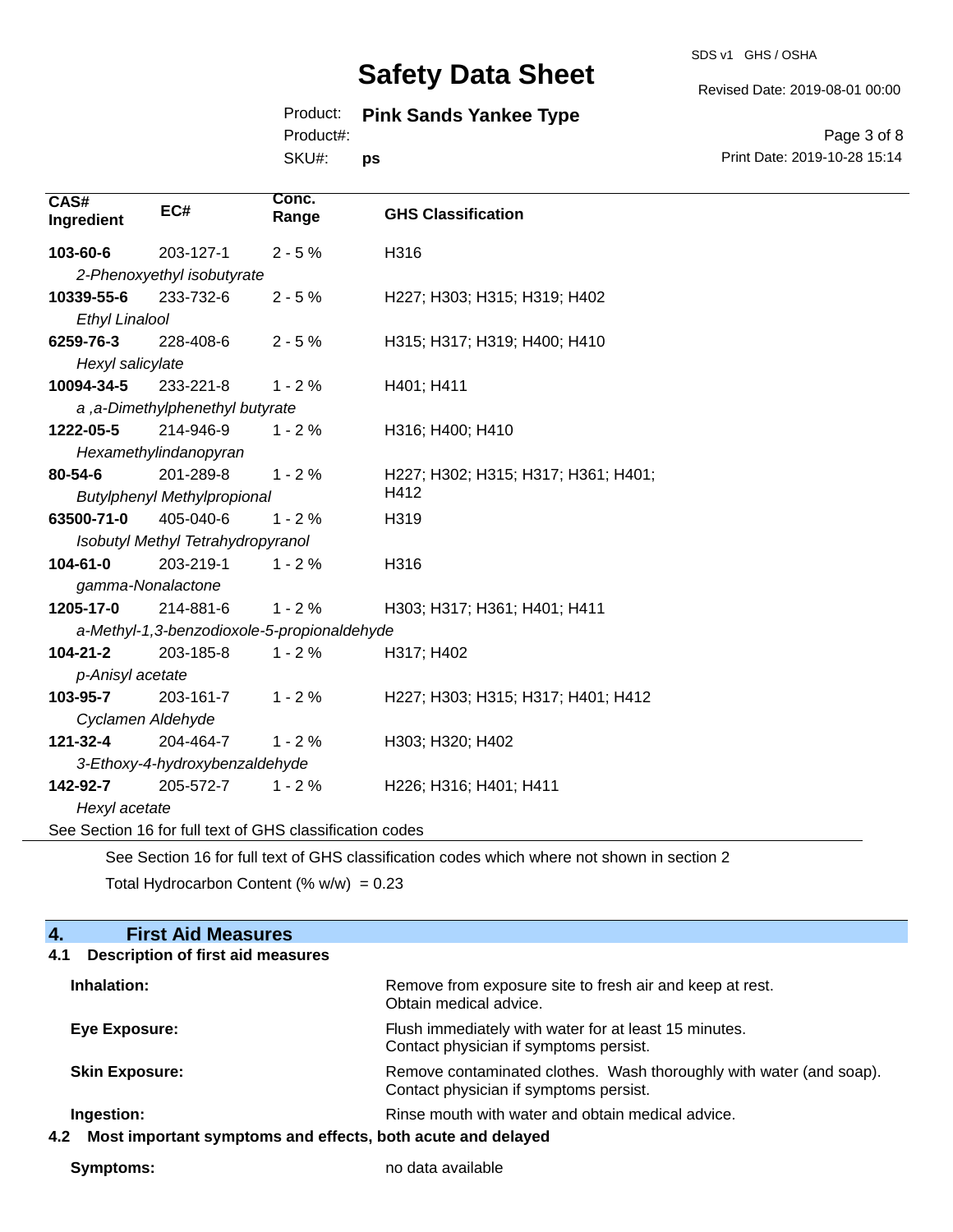SDS v1 GHS / OSHA

Revised Date: 2019-08-01 00:00

Product: **Pink Sands Yankee Type**

Product#:

SKU#: **ps**

Page 4 of 8 Print Date: 2019-10-28 15:14

| Risks:<br>Refer to Section 2.2 "Hazard Statements"<br>Indication of any immediate medical attention and special treatment needed<br>4.3 |                                          |
|-----------------------------------------------------------------------------------------------------------------------------------------|------------------------------------------|
| Treatment:                                                                                                                              | Refer to Section 2.2 "Response"          |
| 5.<br><b>Fire-Fighting measures</b>                                                                                                     |                                          |
| 5.1<br><b>Extinguishing media</b>                                                                                                       |                                          |
| Suitable:                                                                                                                               | Carbon dioxide (CO2), Dry chemical, Foam |
| Unsuitable<br>Do not use a direct water jet on burning material<br>5.2 Special hazards arising from the substance or mixture            |                                          |
| During fire fighting:<br><b>Advice for firefighters</b><br>5.3                                                                          | Water may be ineffective                 |
| <b>Further information:</b>                                                                                                             | Standard procedure for chemical fires    |

#### **6. Accidental Release Measures**

#### **6.1 Personal precautions, protective equipment and emergency procedures**

Avoid inhalation and contact with skin and eyes. A self-contained breathing apparatus is recommended in case of a major spill.

#### **6.2 Environmental precautions**

Keep away from drains, soil, and surface and groundwater.

#### **6.3 Methods and materials for containment and cleaning up**

Clean up spillage promptly. Remove ignition sources. Provide adequate ventilation. Avoid excessive inhalation of vapors. Gross spillages should be contained by use of sand or inert powder and disposed of according to the local regulations.

#### **6.4 Reference to other sections**

Not Applicable

#### **7. Handling and Storage**

#### **7.1 Precautions for safe handling**

Apply according to good manufacturing and industrial hygiene practices with proper ventilation. Do not drink, eat or smoke while handling. Respect good personal hygiene.

#### **7.2 Conditions for safe storage, including any incompatibilities**

Store in a cool, dry and ventilated area away from heat sources and protected from light in tightly closed original container. Avoid uncoated metal container. Keep air contact to a minimum.

#### **7.3 Specific end uses**

No information available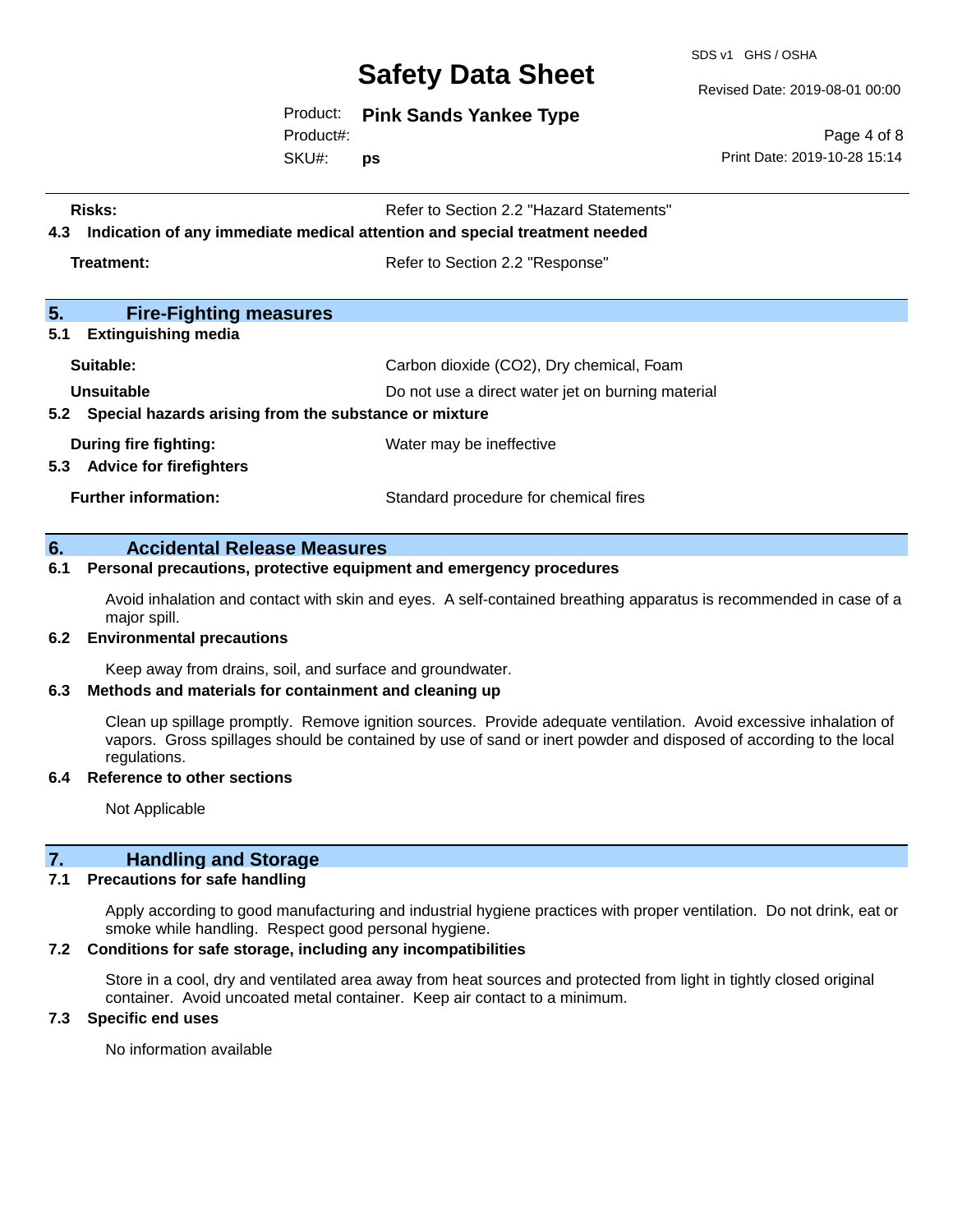SDS v1 GHS / OSHA

Revised Date: 2019-08-01 00:00

Product: **Pink Sands Yankee Type** SKU#: Product#: **ps**

Page 5 of 8 Print Date: 2019-10-28 15:14

| 8.                                                    | <b>Exposure Controls/Personal Protection</b>                                                                                             |  |  |
|-------------------------------------------------------|------------------------------------------------------------------------------------------------------------------------------------------|--|--|
| 8.1 Control parameters                                |                                                                                                                                          |  |  |
| <b>Exposure Limits:</b>                               | Contains no substances with occupational exposure limit values.                                                                          |  |  |
| <b>Engineering Controls:</b>                          | Use local exhaust as needed.                                                                                                             |  |  |
| 8.2 Exposure controls - Personal protective equipment |                                                                                                                                          |  |  |
| Eye protection:                                       | Tightly sealed goggles, face shield, or safety glasses with brow guards and side shields, etc.<br>as may be appropriate for the exposure |  |  |
| <b>Respiratory protection:</b>                        | Avoid excessive inhalation of concentrated vapors. Apply local ventilation where appropriate.                                            |  |  |
| <b>Skin protection:</b>                               | Avoid Skin contact. Use chemically resistant gloves as needed.                                                                           |  |  |
|                                                       |                                                                                                                                          |  |  |

# **9. Physical and Chemical Properties**

### **9.1 Information on basic physical and chemical properties**

| Appearance:                  | Liquid                          |
|------------------------------|---------------------------------|
| Odor:                        | Conforms to Standard            |
| Color:                       | Colorless to Yellow Tint (G0-1) |
| <b>Viscosity:</b>            | Liquid                          |
| <b>Freezing Point:</b>       | Not determined                  |
| <b>Boiling Point:</b>        | Not determined                  |
| <b>Melting Point:</b>        | Not determined                  |
| <b>Flashpoint (CCCFP):</b>   | >200 F (93.33 C)                |
| <b>Auto flammability:</b>    | Not determined                  |
| <b>Explosive Properties:</b> | None Expected                   |
| <b>Oxidizing properties:</b> | None Expected                   |
| Vapor Pressure (mmHg@20 C):  | 0.0890                          |
| %VOC:                        | 0.09                            |
| Specific Gravity @ 25 C:     | 1.0230                          |
| Density @ 25 C:              | 1.0200                          |
| Refractive Index @ 20 C:     | 1.5270                          |
| Soluble in:                  | Oil                             |

## **10. Stability and Reactivity**

| 10.1 Reactivity                         | None                                               |
|-----------------------------------------|----------------------------------------------------|
| <b>10.2 Chemical stability</b>          | Stable                                             |
| 10.3 Possibility of hazardous reactions | None known                                         |
| <b>10.4 Conditions to avoid</b>         | None known                                         |
| 10.5 Incompatible materials             | Strong oxidizing agents, strong acids, and alkalis |
| 10.6 Hazardous decomposition products   | None known                                         |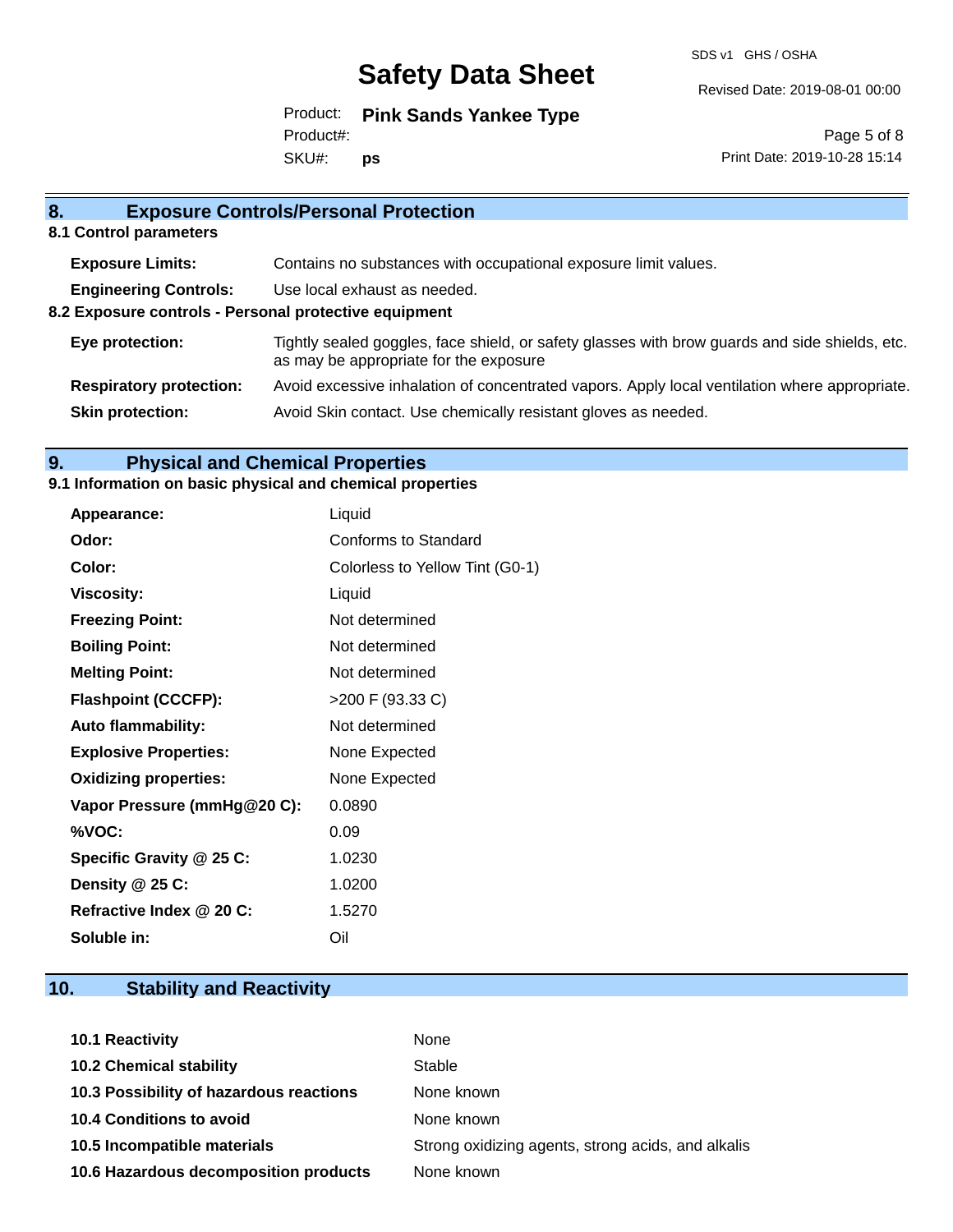Revised Date: 2019-08-01 00:00

Product: **Pink Sands Yankee Type** SKU#: Product#: **ps**

Page 6 of 8 Print Date: 2019-10-28 15:14

### **11. Toxicological Information**

#### **11.1 Toxicological Effects**

Acute Toxicity Estimates (ATEs) based on the individual Ingredient Toxicity Data utilizing the "Additivity Formula"

| Acute toxicity - Oral - (Rat) mg/kg                | (LD50: 2020.0567) May be harmful if swallowed            |
|----------------------------------------------------|----------------------------------------------------------|
| Acute toxicity - Dermal - (Rabbit) mg/kg           | (LD50: 3517.2720) May be harmful in contact with skin    |
| Acute toxicity - Inhalation - (Rat) mg/L/4hr       | (LD50: 39.6093) May be harmful if inhaled                |
| <b>Skin corrosion / irritation</b>                 | May be harmful if inhaled                                |
| Serious eye damage / irritation                    | Causes serious eye irritation                            |
| <b>Respiratory sensitization</b>                   | Not classified - the classification criteria are not met |
| <b>Skin sensitization</b>                          | May cause an allergic skin reaction                      |
| <b>Germ cell mutagenicity</b>                      | Not classified - the classification criteria are not met |
| Carcinogenicity                                    | Not classified - the classification criteria are not met |
| <b>Reproductive toxicity</b>                       | Not classified - the classification criteria are not met |
| Specific target organ toxicity - single exposure   | Not classified - the classification criteria are not met |
| Specific target organ toxicity - repeated exposure | Not classified - the classification criteria are not met |
| <b>Aspiration hazard</b>                           | Not classified - the classification criteria are not met |

#### **12. Ecological Information**

**12.1 Toxicity**

| <b>Acute acquatic toxicity</b>     | Very Toxic to aquatic life                      |
|------------------------------------|-------------------------------------------------|
| <b>Chronic acquatic toxicity</b>   | Toxic to aquatic life with long lasting effects |
| <b>Toxicity Data on soil</b>       | no data available                               |
| <b>Toxicity on other organisms</b> | no data available                               |
|                                    |                                                 |
| 12.2 Persistence and degradability | no data available                               |
| 12.3 Bioaccumulative potential     | no data available                               |
| 12.4 Mobility in soil              | no data available                               |
| 12.5 Other adverse effects         | no data available                               |
|                                    |                                                 |

### **13. Disposal Conditions**

#### **13.1 Waste treatment methods**

Do not allow product to reach sewage systems. Dispose of in accordance with all local and national regulations. Send to a licensed waste management company.The product should not be allowed to enter drains, water courses or the soil. Do not contaminate ponds, waterways or ditches with chemical or used container.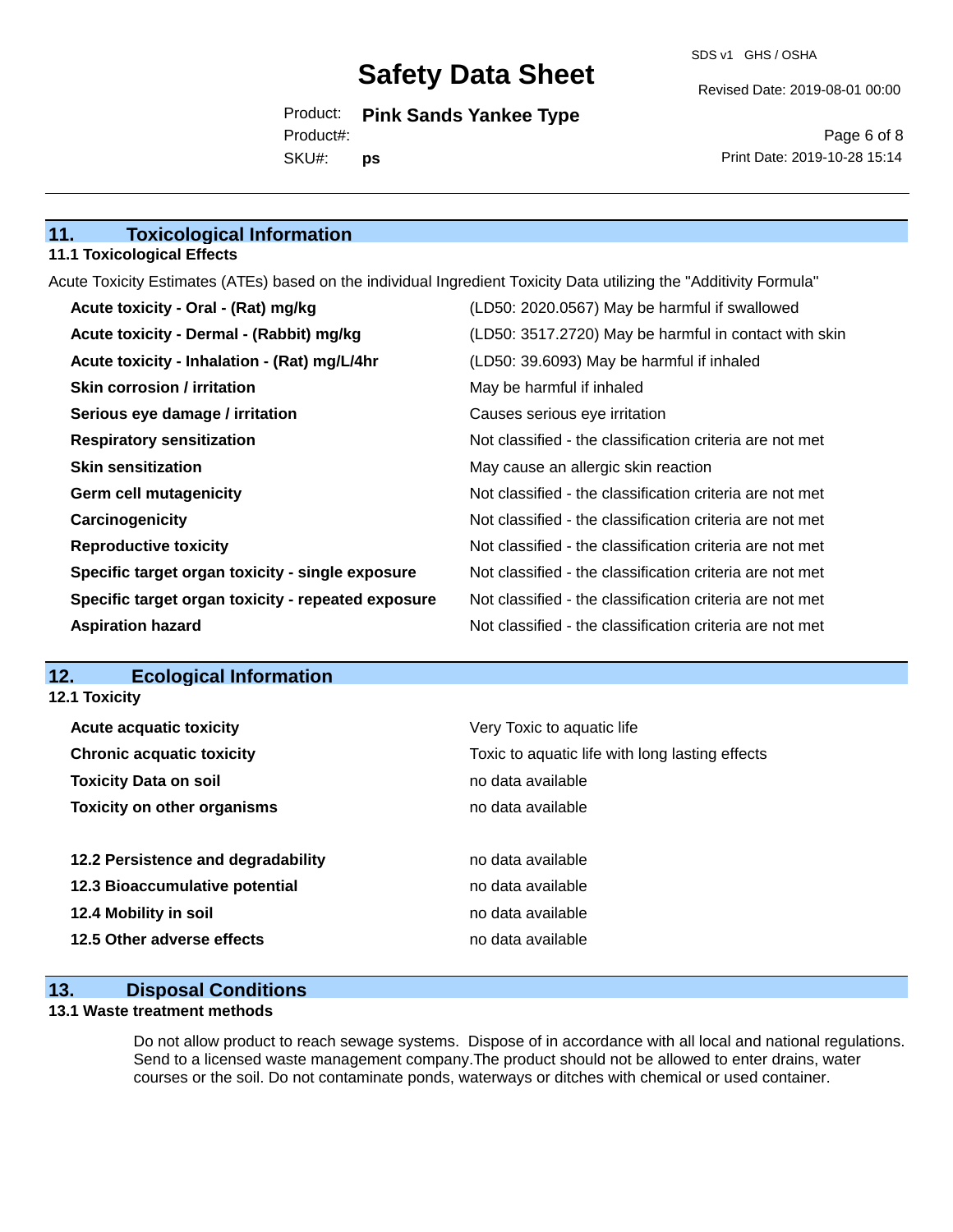SDS v1 GHS / OSHA

Revised Date: 2019-08-01 00:00

Product: **Pink Sands Yankee Type** SKU#: Product#: **ps**

Page 7 of 8 Print Date: 2019-10-28 15:14

### **14. Transport Information**

| <b>Marine Pollutant</b>                                       | Yes. Ingredient of greatest environmental impact:<br>120-51-4 : (40 - 50 %) : Benzyl Benzoate |              |                                     |                 |               |
|---------------------------------------------------------------|-----------------------------------------------------------------------------------------------|--------------|-------------------------------------|-----------------|---------------|
| <b>Regulator</b>                                              |                                                                                               | <b>Class</b> | <b>Pack Group</b>                   | <b>Sub Risk</b> | UN-nr.        |
| U.S. DOT (Non-Bulk)                                           |                                                                                               |              | Not Regulated - Not Dangerous Goods |                 |               |
| Chemicals NOI                                                 |                                                                                               |              |                                     |                 |               |
| <b>ADR/RID (International Road/Rail)</b>                      |                                                                                               |              |                                     |                 |               |
| <b>Environmentally Hazardous</b><br>Substance, Liquid, n.o.s. |                                                                                               | 9            | $\mathbf{III}$                      |                 | UN3082        |
| <b>IATA (Air Cargo)</b>                                       |                                                                                               |              |                                     |                 |               |
| <b>Environmentally Hazardous</b><br>Substance, Liquid, n.o.s. |                                                                                               | 9            | $\mathbf{III}$                      |                 | UN3082        |
| IMDG (Sea)                                                    |                                                                                               |              |                                     |                 |               |
| <b>Environmentally Hazardous</b><br>Substance, Liquid, n.o.s. |                                                                                               | 9            | $\mathbf{III}$                      |                 | <b>UN3082</b> |

| 15.                                       | <b>Regulatory Information</b> |              |                                                                                                  |  |  |
|-------------------------------------------|-------------------------------|--------------|--------------------------------------------------------------------------------------------------|--|--|
| <b>U.S. Federal Regulations</b>           |                               |              |                                                                                                  |  |  |
| <b>TSCA (Toxic Substance Control Act)</b> |                               |              | All components of the substance/mixture are listed or exempt                                     |  |  |
| 40 CFR(EPCRA, SARA, CERCLA and CAA)       |                               |              | This product contains NO components of concern.                                                  |  |  |
| <b>U.S. State Regulations</b>             |                               |              |                                                                                                  |  |  |
| <b>California Proposition 65 Warning</b>  |                               |              | This product contains the following components:                                                  |  |  |
| $123-35-3(NF)$ 204-622-5 $\leq$ 20 ppm    |                               |              | beta-Myrcene (Natural Source)                                                                    |  |  |
| 93-15-2                                   | $202 - 223 - 0 \leq 9$ ppm    |              | Methyl Eugenol (Natural Source)                                                                  |  |  |
| <b>Canadian Regulations</b>               |                               |              |                                                                                                  |  |  |
| <b>DSL</b>                                |                               |              | 100.00% of the components are listed or exempt. The following<br>components are NOT on the List: |  |  |
| 94201-73-7                                | 303-662-1                     | $\leq$ 2 ppm | Tetrahydro-4-methyl-2-phenyl-2H-pyran                                                            |  |  |

# **16. Other Information**

#### **GHS H-Statements referred to under section 3 and not listed in section 2**

| H226 : Flammable liquid and vapour                        | H227 : Combustible liquid                                      |
|-----------------------------------------------------------|----------------------------------------------------------------|
| H302: Harmful if swallowed                                | H316 : Causes mild skin irritation                             |
| H317 : May cause an allergic skin reaction                | H320 : Causes eye irritation                                   |
| H361: Suspected of damaging fertility or the unborn child | H401 : Toxic to aquatic life                                   |
| H402 : Harmful to aquatic life                            | H410 : Very toxic to aquatic life with long lasting<br>effects |
| H412 : Harmful to aquatic life with long lasting effects  |                                                                |
| <b>Total Fractional Values</b>                            |                                                                |
| $(TEN)$ Diak                                              | $(TEN \cap Disk)$                                              |

(TFV) Risk (TFV) Risk (126.23) Acute Toxicity Inhalation, Category 5 (42.19) Aquatic Chronic Toxicity, Category 3